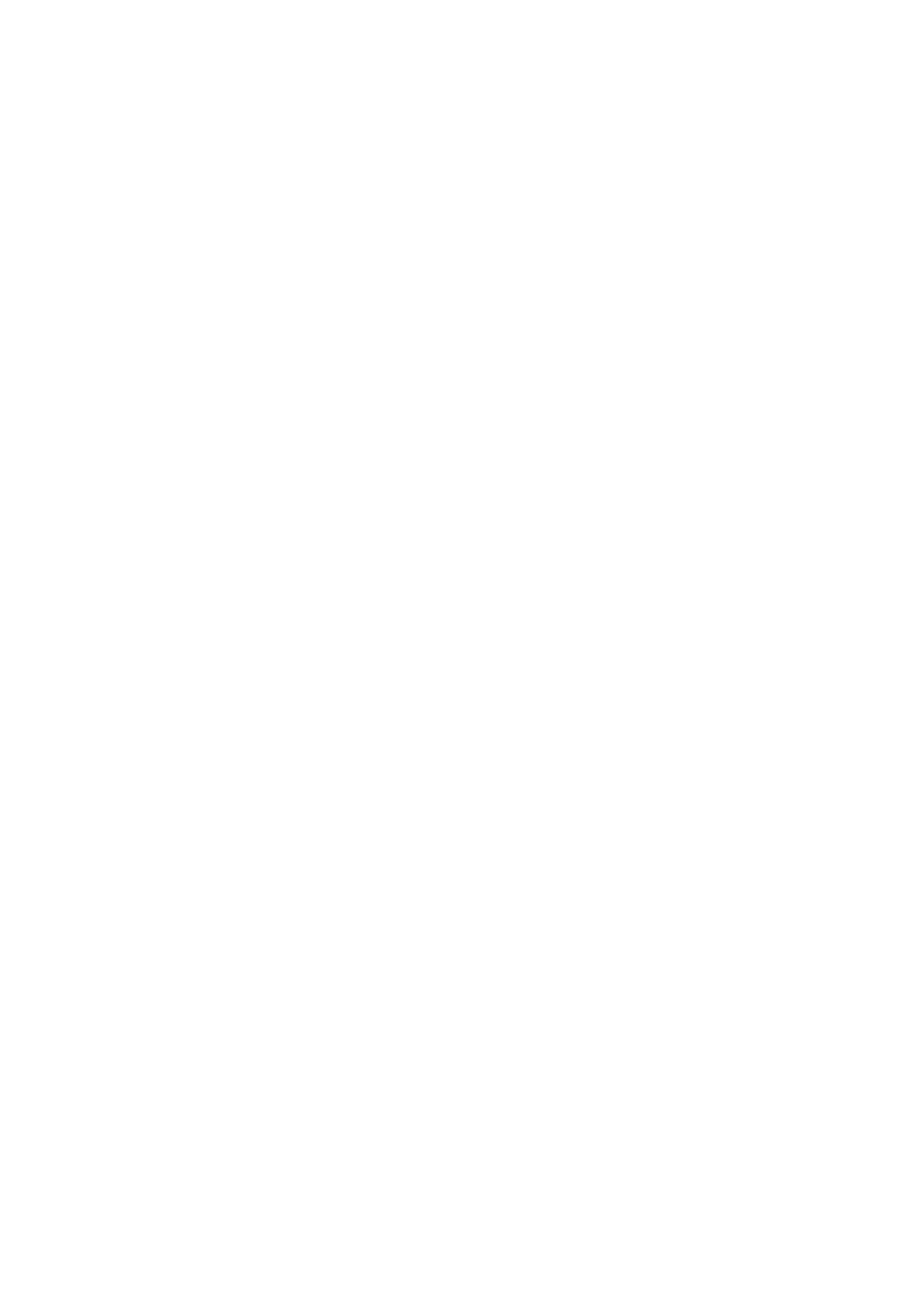# **CONTENTS**

## **2**

**1**

| 6 |
|---|
|   |
|   |
| 8 |
|   |
|   |

EXECUTIVE SUMMARY 4

## **ANNEX**

TECHNICAL QUESTIONS ARISING FROM DEPARTURE FROM THE SINGLE MARKET 11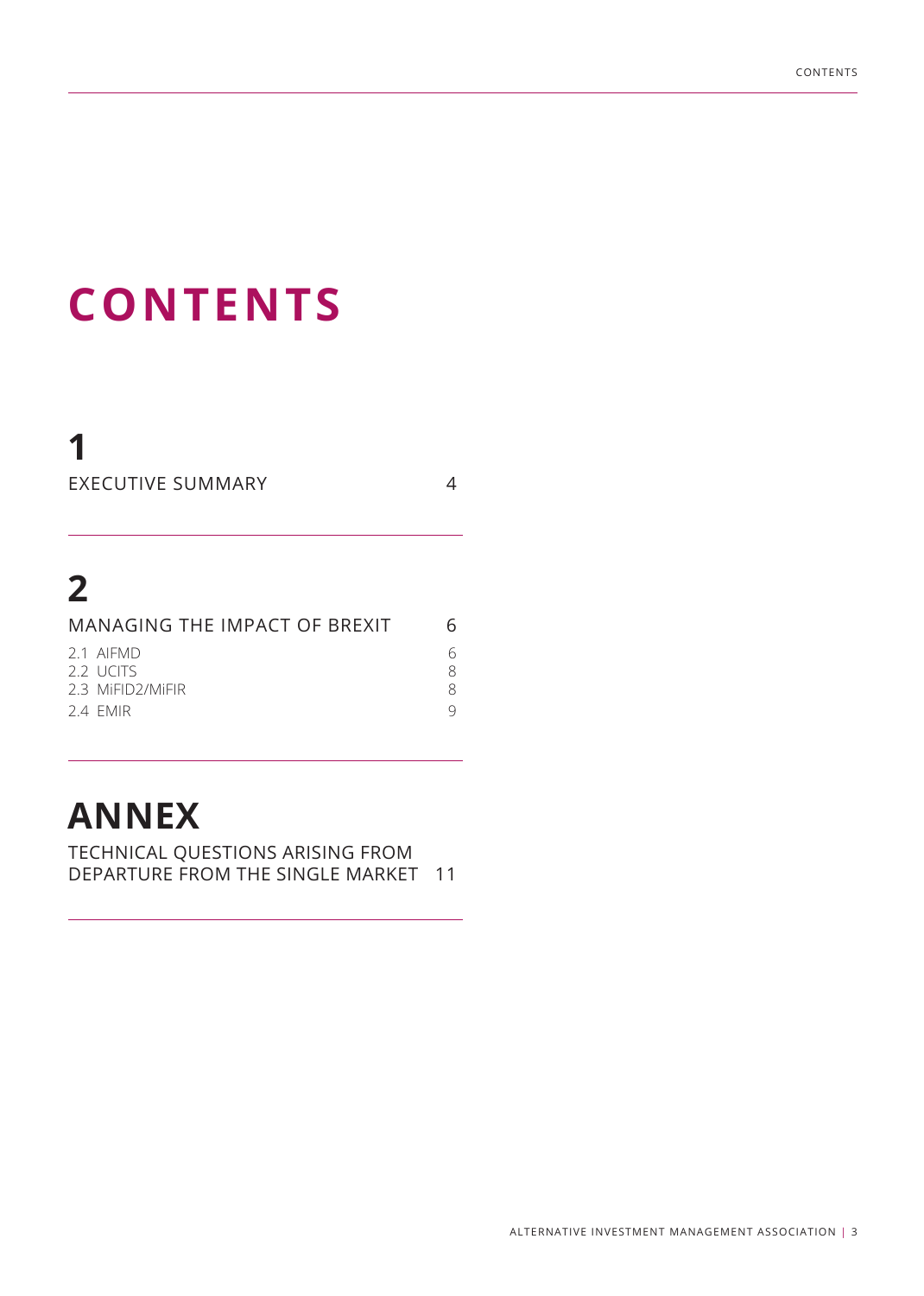#### **1 / EXECUTIVE SUMMARY**

In 2016, AIMA<sup>1</sup> published "Brexit and Beyond",<sup>2</sup> a thought*leadership paper that set out our vision for a Brexit deal between the EU and UK that would recognise the needs of the European alternative asset management industry and the investors it serves.*

We welcome the progress that has since been made in respect of the legal text underpinning the UK's withdrawal and, specifically, the commitment to a 21-month transition period. This provides more certainty to market participants regarding the timeframe associated with Brexit.3 We also welcome the statements from HM Treasury, the FCA and Bank of England regarding the establishment of a temporary permissions regime for EEA firms that currently passport their services into the UK. This helps to mitigate the risk of a cliff edge effect for EEA firms that currently provide investment management services into the UK using existing crossborder provisions in EU law.4

However, the temporary nature of this framework means that a more permanent and comprehensive solution will still be needed to protect the ability of EEA investment managers to provide their services in the UK. Similarly, the position of EEA investors who use the services of UK-based investment managers has not at this point been fully addressed. The goal of this paper is to offer a bottom-up assessment of what will need to be addressed by the EU and its institutions during that transition period to ensure that EEA managers can continue to provide services in the UK and to ensure that EEA investors continue to have access to services provided by UK investment managers.

The analysis recognises that the UK is likely to leave the EU's single market and that many existing cross-border provisions will cease to apply for UK firms with respect to their business in the EEA and for EEA firms with respect to their business in the UK.

We therefore suggest the steps that can be taken to smooth the path to the new regime and prevent disruption to the alternative asset management industry and the investors it serves.

The purpose of this paper is not to speculate about the final shape of a Brexit settlement between the EU and UK when it comes to financial services, but instead to set out technical points that should be addressed – be that as part of an all-encompassing agreement or on a more individual basis.

In what follows, we make the following points:

- **• Prioritise cooperation agreements in case of a "no deal" scenario**. In any future relationship, cooperation arrangements between supervisory authorities will be required and are often a prerequisite for market access for non-EEA entities. The European Securities and Markets Authority (ESMA) should therefore be tasked with ensuring that EEA member states put in place bilateral cooperation arrangements with the UK on standard terms. This will ensure that investors can continue to have access to privately placed funds and will ensure that existing delegation arrangements under the AIFMD and UCITS Directive are not needlessly disrupted. However, the timing of these agreements is essential. To avoid cliffedge effects, we believe that at least basic cooperation agreements need to be in place prior to the March 2019 withdrawal date, in case the transition period does not happen.
- **Use of transition period:** Assuming that Brexit entails the UK's withdrawal from the single market, the UK will become a "third country" under various EEA rules. This will require UK alternative asset managers to change the way they do business with EEA investors and clients.

<sup>1</sup> The Alternative Investment Management Association (AIMA) is the global representative of the alternative investment industry, with more than 1,900 corporate members in over 60 countries. AIMA's fund manager members collectively manage more than \$2 trillion in assets. AIMA draws upon the expertise and diversity of its membership to provide leadership in industry initiatives such as advocacy, policy and regulatory engagement, educational programmes and sound practice guides. AIMA works to raise media and public awareness of the value of the industry.

<sup>2</sup> AIMA and MFA: 'Developing Alternative Investment Management in the UK - Brexit and Beyond', December 2016.

<sup>3</sup> See https://ec.europa.eu/commission/sites/beta-political/files/draft\_agreement\_coloured.pdf.

<sup>4</sup> See https://www.fca.org.uk/news/statements/fca-statement-eu-withdrawal.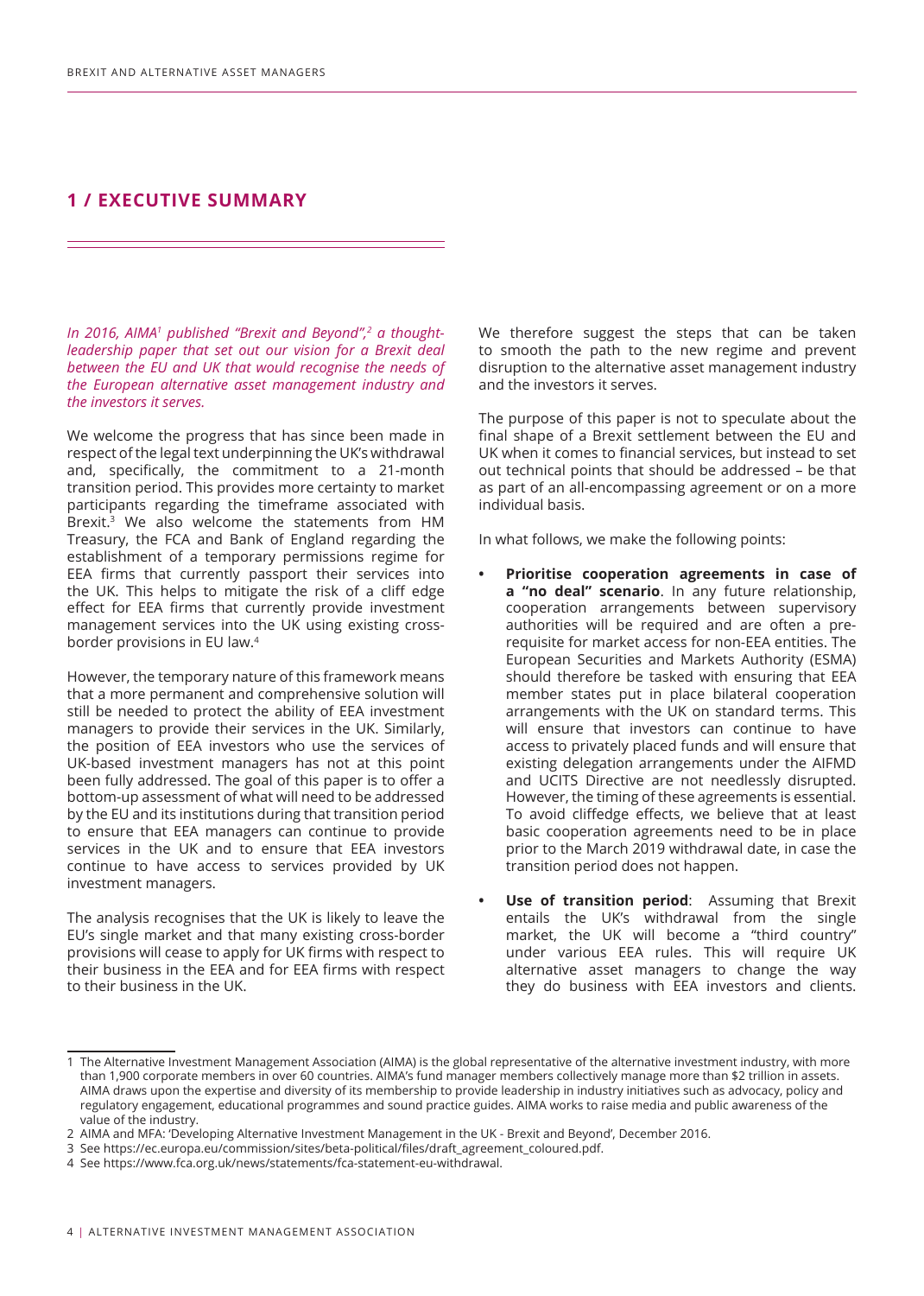We therefore believe that it would be sensible to deal with the following matters during that transition period in order to protect the interests of those investors and clients:

- o Equivalence: Various pieces of EU financial services legislation incorporate "equivalence" or similar frameworks which allow third-country firms or clearing or trading infrastructure to provide services to EEA clients on the condition that the rules of their home jurisdiction have been deemed equivalent to those of the EU.5 The European Commission should during the transition period adopt an equivalence determination in respect of UK rules to ensure that EEA investors and firms continue to have access to the investment management services that they currently use.
- o Change of status issues: Depending on the nature of the future relationship with the EU, many UK firms are likely to undergo a change of status under EU law. EU financial services legislation does not contain provisions which regulate the change of a status of an undertaking from an EEA entity to a non-EEA entity. If, for example, UK managers market their non-EEA funds under a private placement regime, they will need to change status for purposes of that regime, which will likely require de-notification under one regime and registration under another and, depending on the answers to the questions in the Annex, may adversely affect EEA investors in EEA AIFs and UCITS managed by those transitioning UK managers (e.g., if mandatory redemptions are required as a particular EU investor is not permitted to invest in non-EEA AIFs or non-UCITS products and a period to affect these redemptions in an orderly way is not provided). Such changes of status should be possible during the transition period in order to avoid disruption.
- **• Grandfathering:** The EU and UK should adopt an approach that ensures that EEA investors' relationships with UK firms that existed prior to Brexit can continue uninterrupted after Brexit by virtue of "grandfathering" provisions.

**• Central coordination of work:** In order to deal effectively with the points addressed above and the more technical matters identified in the remainder of this paper, it will be essential that Brexitrelated work, particularly in respect of cooperation agreements, is driven by the European Commission and ESMA, rather than through a series of bilateral projects between the UK and individual EEA member states. This reflects the fact that a series of bilateral discussions would be less likely to ensure the timely adoption of cooperation agreements and would increase the likelihood of divergences in the approaches adopted by individual member states and their competent authorities. We believe that ESMA is well placed to provide a focus for discussions related to cooperation agreements, given its extensive past work and experience in this space, as well as the effective working relationships that it has already established with member state authorities.

We believe that covering these points would minimise disruption for the alternative asset management industry and the investors it serves.

The remainder of this paper explores some of the pieces of legislation that are relevant from the perspective of cross-border activity in the European alternative asset management industry, including the AIFMD, UCITS, MiFID2 and EMIR. We identify the key cross-border provisions in these rules that will be impacted by Brexit and explain why a combination of the policy conditions outlined above would help ensure that firms can move from the existing framework to a new one with minimal disruption to the services they provide to investors. The Annex to the paper sets out a number of technical questions that will need to be addressed assuming the UK leaves the single market. We have addressed a nearly identical set of questions to the UK government and the UK Financial Conduct Authority (FCA) as the issues covered in the Annex will affect EEA firms accessing the UK market as third-country firms as well.<sup>6</sup>

<sup>5</sup> In this paper we use "equivalence" as an umbrella term for any legal assessment of the rules or requirements of a third-country jurisdiction, noting that EU legislation uses a variety of terms and procedures to codify such assessments.

<sup>6</sup> See https://www.aima.org/resource/brexit-and-alternative-asset-managers-managing-the-impact.html.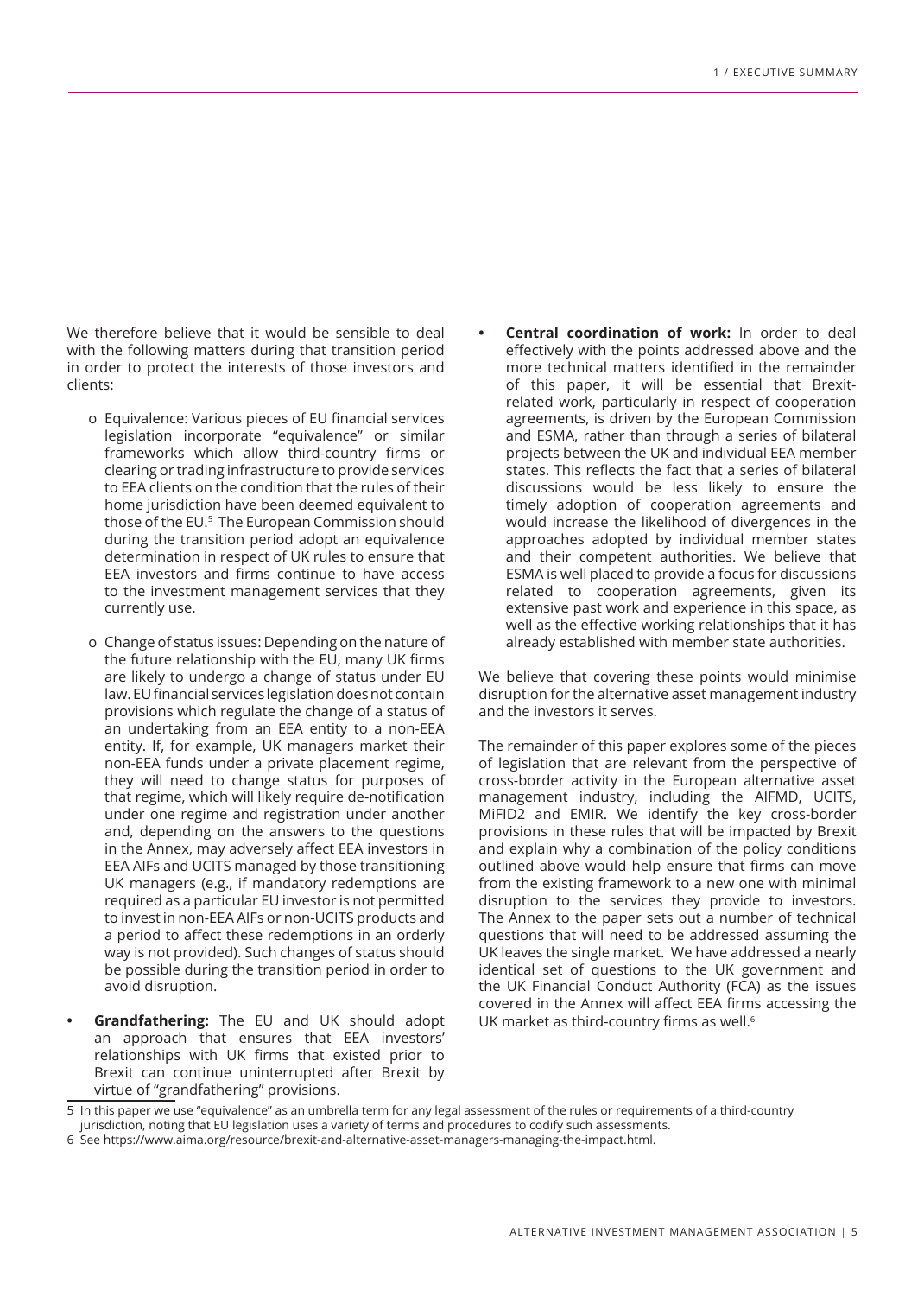#### **2 / MANAGING THE IMPACT OF BREXIT**

#### 2.1 / AIFMD

*Cross-border provision of management services by UK alternative investment managers*

#### **Current state of play**

The AIFMD contains multiple provisions that govern the management and marketing of alternative investment funds (AIFs) in the EEA. Different provisions apply depending on where the alternative investment fund manager (AIFM) has been established and where the AIF to be marketed has been established.

Article 32 of the AIFMD enables authorised EEA-based alternative investment fund managers (EEA AIFMs) to market across the EEA any AIFs they manage, provided those AIFs were established in the EEA, following a notice to their home member state of their intention to do so (the 'EEA marketing passport').

Article 33 of the AIFMD enables authorised EEA AIFMs to manage AIFs established in other member states either directly or via a branch following a notice to its home member state of its intention to do so (the 'EEA management passport'). Article 6(4) of the AIFMD allows member states to authorise EEA AIFMs to manage segregated client portfolios without the need for a separate MiFID authorisation. This service can be offered on a cross-border basis by virtue of the EEA management passport.

Article 36 of the AIFMD enables authorised EEA AIFMs to market non-EEA AIFs (and certain EEA feeder AIFs) they manage to professional investors subject to certain conditions, including the existence of required cooperation agreements between the supervisory authorities of the home member state of the AIFM and the supervisory authorities where the non-EEA AIF was established, and subject to the EEA member state where the marketing is to take place having implemented an Article 36 private placement regime (which not all EEA member states have done).

Under this provision, supervision of all requirements related to authorisation, systemic risk and other reporting required by Article 24 of the AIFMD remain with the home member state.

#### **Impact of Brexit on cross-border marketing and managing activities**

Assuming Brexit entails the withdrawal of the UK from the single market, EEA AIFMs may not be able to market to investors in the UK via the marketing passport or provide services in the UK via the management passport. The UK FCA has announced a temporary permissions regime which will maintain the status quo for a period while the UK government and the FCA establish the details of how firms should go about transitioning to a revised status in the UK. AIMA has asked for clarification from the UK government and the FCA about how EEA AIFMs should go about transitioning from using the management passport under Article 33 and marketing their AIFs to UK investors under Articles 32 and 36 in parallel to this request that member states and member state competent authorities consider the corresponding transition details in relation to UK AIFMs.

In relation to the EEA member states' AIFMD regimes, UK AIFMs will no longer qualify for the management and marketing rights under Articles 32, 33 and 36 described above and UK AIFMs will most likely be treated as thirdcountry AIFMs (or non-EEA AIFMs in common parlance). Because of the change in status from EEA AIFM to non-EEA AIFM, UK AIFMs will no longer be eligible to manage EEA AIFs pursuant to the EEA management passport or market their AIFs under Articles 32 and 36. The AIFMD does not contain any provisions dealing with the orderly withdrawal of notices and registrations filed under Articles 32, 33 and 36 in circumstances such as those brought about by Brexit and, in the absence of any agreement or clarity on a proposed approach, uncertainty will prevail over existing relationships which have developed under these arrangements.

The AIFMD does include provisions relating to non-EEA AIFMs enabling them to manage EEA AIFs and/or to market AIFs under certain conditions. Currently, the right of non-EEA AIFMs to manage EEA AIFs is subject to the national law of each EEA member state and the right of non-EEA AIFMs to market in the EEA any AIFs they manage is subject to (i) the requirements of Article 42 and (ii) the conditions set out in the Article 42 private placement regime of the EEA member state where the marketing is to take place, if the EEA member state has one.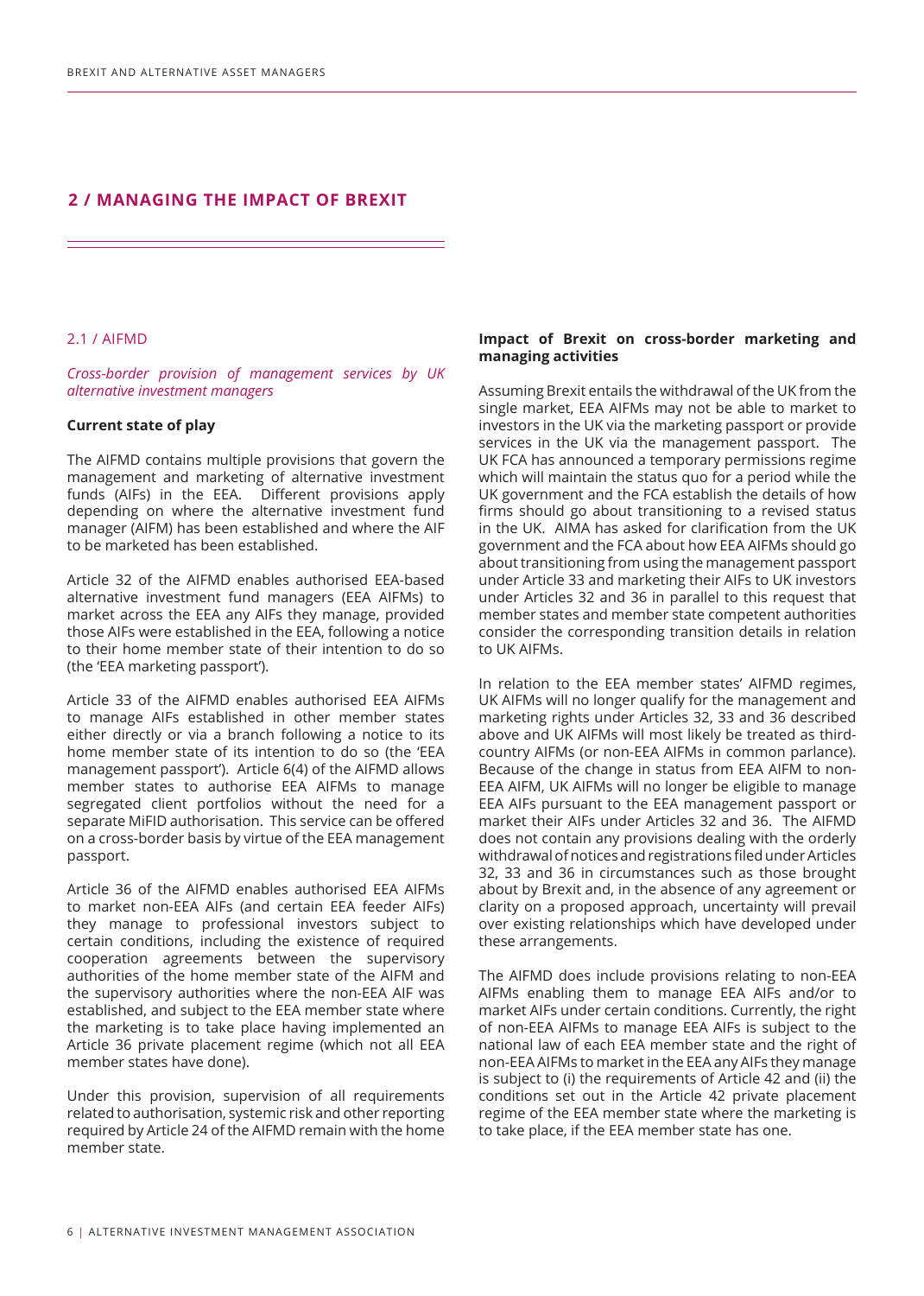Although the minimum requirements of Article 42 do not require compliance with the full scope of requirements of the AIFMD that apply to EEA AIFMs, Article 42 does require, among other things, that appropriate cooperation agreements are in place between the supervisory authorities of the EEA member state where the marketing is to occur and the supervisory authorities of the third country where the non-EEA AIFM is established. With respect to the marketing of an EEA AIF by a non-EEA AIFM, a cooperation agreement between the supervisory authorities of the home member state of the EEA AIF and the supervisory authorities of the third country where the non-EEA AIFM has been established is also required. In addition, unlike Article 36, Article 42 leaves supervision of systemic risk and other reporting required by Article 24 of the AIFMD with each separate EEA member state where marketing takes place.

For UK AIFMs that would want to use any available Article 42 private placement regimes following Brexit, there will be a timing issue which would need to be resolved in order to allow for a seamless transition upon Brexit. UK AIFMs will not technically be non-EEA AIFMs until after the UK leaves the single market and neither the AIFMD nor EEA current member state private placement regimes under Article 42 currently make provision for an entity that is not a non-EEA AIFM to file the necessary registration paperwork, which can take a minimum of 20 days from filing to process and much longer in some circumstances, e.g., Sweden – 60 days.

#### **Impact of Brexit on cross-border delegations**

Brexit may also affect delegations from authorised EEA AIFMs to UK-based asset managers. Article 20 of the AIFMD requires that, where the delegation concerns portfolio management or risk management and is conferred on a third-country entity, a cooperation agreement between the competent authority of the EEA AIFM and the supervisory authority of the delegate is in place.

#### **AIFMD third-country passport**

The AIFMD contains provisions in Articles 35 and 37 to 41 that could allow non-EEA AIFMs to access marketing and management rights similar to the EEA marketing passport, provided that ESMA has made a positive

assessment regarding the third country where the AIFMs (and, where applicable, AIFs) were established and provided that relevant cooperation agreements are in place. AIMA fully supports the finalisation of the process of activating the third-country marketing passport, as well as the third-country management passport.

#### **Cooperation agreements**

Since the UK is currently in the EEA, no cooperation agreements of the type required for the various provisions of the AIFMD discussed above have been signed with other EEA member states. If no such agreements are signed before the formal withdrawal of the UK from the EU at the end of any transition period, it is likely that any then-existing UK AIFMs will have to immediately cease:

- marketing their AIFs in the EEA;
- directly managing any EEA AIFs until they have reregistered with the competent authority of the member state of the EEA AIF under the applicable national law; and
- any communications with their existing EEA investors outside of information specifically related to the AIF(s) these investors are invested in.

UK entities will also have to cease providing portfolio management or risk management to any AIF via a delegation arrangement from an EEA AIFM in such circumstances.

Although similar issues would naturally arise for EEA AIFMs with UK activities, the FCA's announced temporary permissions regime will defer these matters for a period, but eventually cooperation agreements are likely to be necessary to facilitate access by EEA AIFMs to UK clients and investors.

#### **Policy solutions**

ESMA should be tasked with ensuring that EEA member states sign **cooperation agreements** with the UK ahead of March 2019 to become effective by the end of the transition period at the very latest. As noted above, these agreements are at the foundation of many of the third-country provisions in the AIFMD and underpin the existing delegation framework.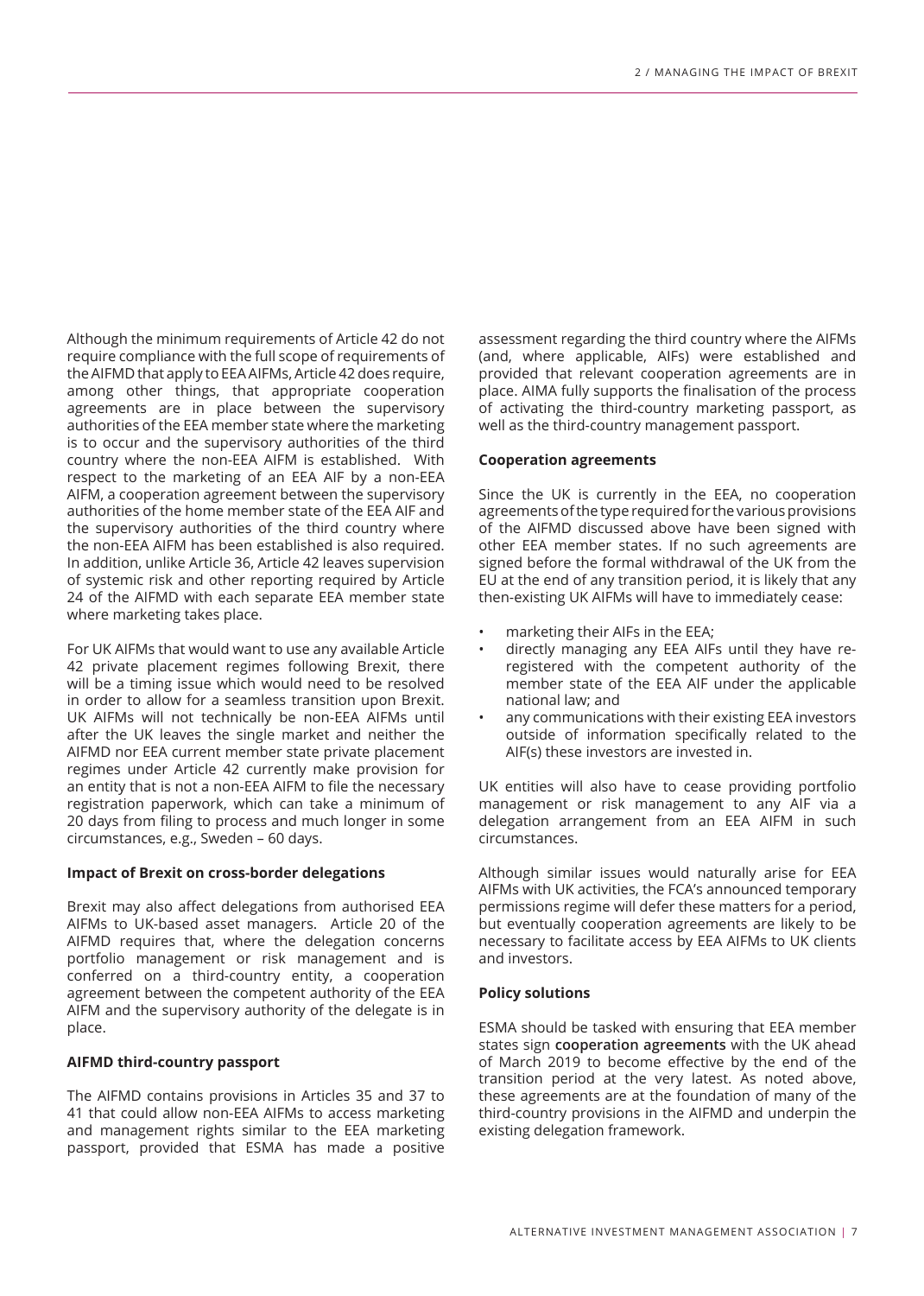The European Commission adopted a Delegated Regulation to facilitate the establishment of cooperation arrangements with third countries, as per various articles of the AIFMD, in accordance with Article 56 and subject to Articles 57 and 58 of the AIFMD. ESMA was also directed to develop guidelines to determine the conditions of the application of European measures adopted by the Commission regarding the cooperation arrangements. Further to these obligations, ESMA published its "Guidelines on the model MoU concerning consultation, cooperation and the exchange of information related to the supervision of AIFMD entities", which included the text of a model MoU that EEA member states could use with third countries. In practice, that model MoU was the actual text used for the cooperation agreements put in place with many third countries. In the interests of existing investors in AIFs, ESMA should be tasked with ensuring that the EEA member states and the UK government enter into bilateral cooperation agreements for AIFMD purposes on the agreed ESMA model MoU terms with effect from the moment of Brexit in order to avoid cliff edge effects.

The EU and UK should put in place a **grandfathering provision** that would allow UK AIFMs to communicate freely with existing, pre-Brexit EEA investors in AIFs they manage and which were marketed in the EEA prior to Brexit and to allow those EEA investors to retain their investments in those AIFs and add to them without such activities constituting ongoing marketing of those AIFs in the EEA.

The UK should be able to use the **transition period** to enable UK AIFMs to continue to market their AIFs (regardless of whether these are EEA or non-EEA domiciled) to existing and new EEA-based investors as well as to manage existing or new EEA AIFs on the basis of their pre-Brexit authorisation status in the UK. This would give UK AIFMs time to decide whether to establish new operations in the EEA and seek and obtain the necessary authorisation(s) within the relevant EEA jurisdictions or to redeem EEA investors that are not permitted to invest in non-EU AIFs or non-UCITS products in an orderly manner, depending on the circumstances. It would also avoid unnecessary disruptions which would be detrimental for the UK AIFMs but also for the end EEA investors whose returns on assets might suffer from such a potential disruption.

During this transition period, UK AIFMs should also be able to apply to withdraw their current notices/ registrations under Articles 32, 33 and 36 of the AIFMD and concurrently file the necessary third-country notices/ registrations under Article 42 where applicable, which could become effective before the end of the transition period. EEA firms could use this same transition period to change the way they do business with UK investors once the contours of the post-Brexit regulatory regime for marketing in the UK by EEA firms have been determined.

#### 2.2 / UCITS

Paralleling the situation under AIFMD, Brexit might affect delegations from EEA authorised UCITS management companies to UK-based asset managers. Article 13 of the UCITS Directive requires that, where the delegation concerns investment management and is conferred on a third-country entity, a cooperation agreement between the competent authority of the EEA UCITS management company and the supervisory authority of the delegate is in place.

#### **Policy solutions**

In the interests of existing investors in UCITS, ESMA should be tasked with ensuring that EEA member states and the UK government enter into bilateral cooperation agreements for UCITS purposes on model MoU terms with effect from the moment of Brexit in order to avoid cliff edge effects.

#### 2.3 / MiFID2 / MiFIR

MiFID2, like the prior MiFID framework, enables authorised investment firms to provide investment services across the EU, subject to making a notification under Article 34 of MiFID2. Many EEA investors rely on this provision to be able to use the portfolio management services of UK investment managers, just as many EEAbased investment managers use this framework to passport services into the UK.

Assuming Brexit entails the withdrawal of the UK from the single market, this intra-EEA passporting right will be lost. While the implications of this are not entirely clear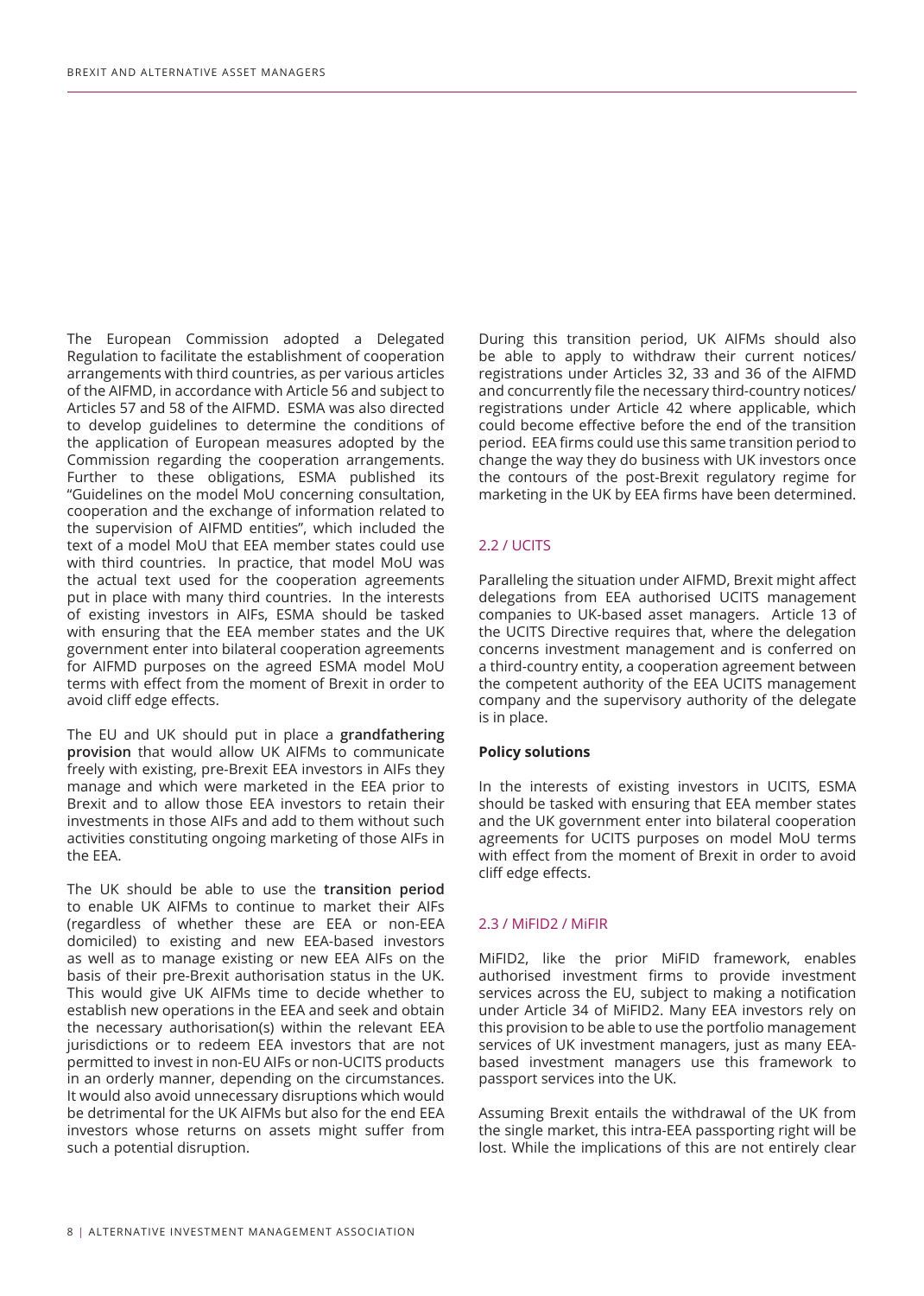from the point of view of relationships with EEA clients that pre-date Brexit, it is likely that UK investment firms would, in the absence of a specific agreement addressing this point, have to cease providing services to those clients or establish an authorised MiFID investment firm within the EEA in order to provide services to those clients. A similar difficulty will ultimately arise for EEA firms when the UK's temporary permissions regime expires. Whether firms would choose to establish new entities would depend on the feasibility and cost of establishing a new legal entity in the EEA and the ease, or lack of it, of obtaining local authorisation.

#### **Policy solutions**

The EU and UK should put in place a **grandfathering provision** that enables UK investment firms to continue to provide services to any EEA clients with whom they had a relationship prior to Brexit. This would mean that alternative asset managers that do not expect to establish new EEA client relationships would be able to avoid establishing a new entity in the EEA.

As part of the agreed **transition period**, we assume that UK firms will be able to continue to provide services to existing and new EEA clients on the basis of their pre-Brexit authorisation status in the UK. This would give firms time to decide whether to establish new operations in the EEA and seek and obtain the necessary authorisation within the relevant EEA jurisdiction.

According to Article 46 of MiFIR, a third-country firm may provide investment services to per se professional clients and eligible counterparties without the establishment of a branch, subject to registration with ESMA, which itself is contingent on the existence of a positive equivalence determination in respect of the third-country jurisdiction. In the absence of a positive equivalence determination, existing national regimes remain unchanged.

The adoption of an equivalence determination triggers the transitional provision of Article 54 of MiFIR according to which firms may continue to provide cross-border services under a national regime without seeking registration with ESMA for a period of three years.

In advance of Brexit, **during the transition period**, the European Commission should adopt an **equivalence determination** in respect of UK rules that derive from the existing MiFID2 framework, enabling UK alternative asset managers to benefit from the third-country registration regime of Article 46 of MiFIR and maximising the access of EEA clients to the services provided by UK investment managers. The European Commission should ensure that the UK adopts a reciprocal determination in respect of EEA rules to ensure that EEA investment managers can provide their services to UK investors after the expiry of the UK's temporary permissions regime.

#### 2.4 / EMIR

#### **Practical implications of Brexit**

#### *Equivalence: scope of entities*

In its paper 'The Impact of a No-Deal Brexit on the Cleared Derivatives Industry'7, the FIA helpfully highlights the important role of equivalence and recognition in the context of the status of UK clearing infrastructure for EEA firms.

Similarly, Article 13 of EMIR provides a mechanism to avoid duplicative or conflicting rules, whereby counterparties entering into a transaction subject to EMIR shall be deemed to have fulfilled their EMIR obligations where at least one of the counterparties is established in an equivalent third country.

We have previously highlighted the fact that the application of this provision is not clear in a fund management context. Take, for example, the common example of an offshore (i.e. non-EU/EEA) fund with a UK investment manager.

After Brexit, the investment manager will presumably be subject to UK rules replicating EMIR. However, given that EMIR's definitions of financial and non-financial counterparty attach to the investment fund, rather than to the investment manager, it is not clear that the offshore fund managed by the UK manager would be able to benefit from an equivalence determination in

<sup>7</sup> https://fia.org/sites/default/files/FIA\_WP\_Brexit\_NoDeal.pdf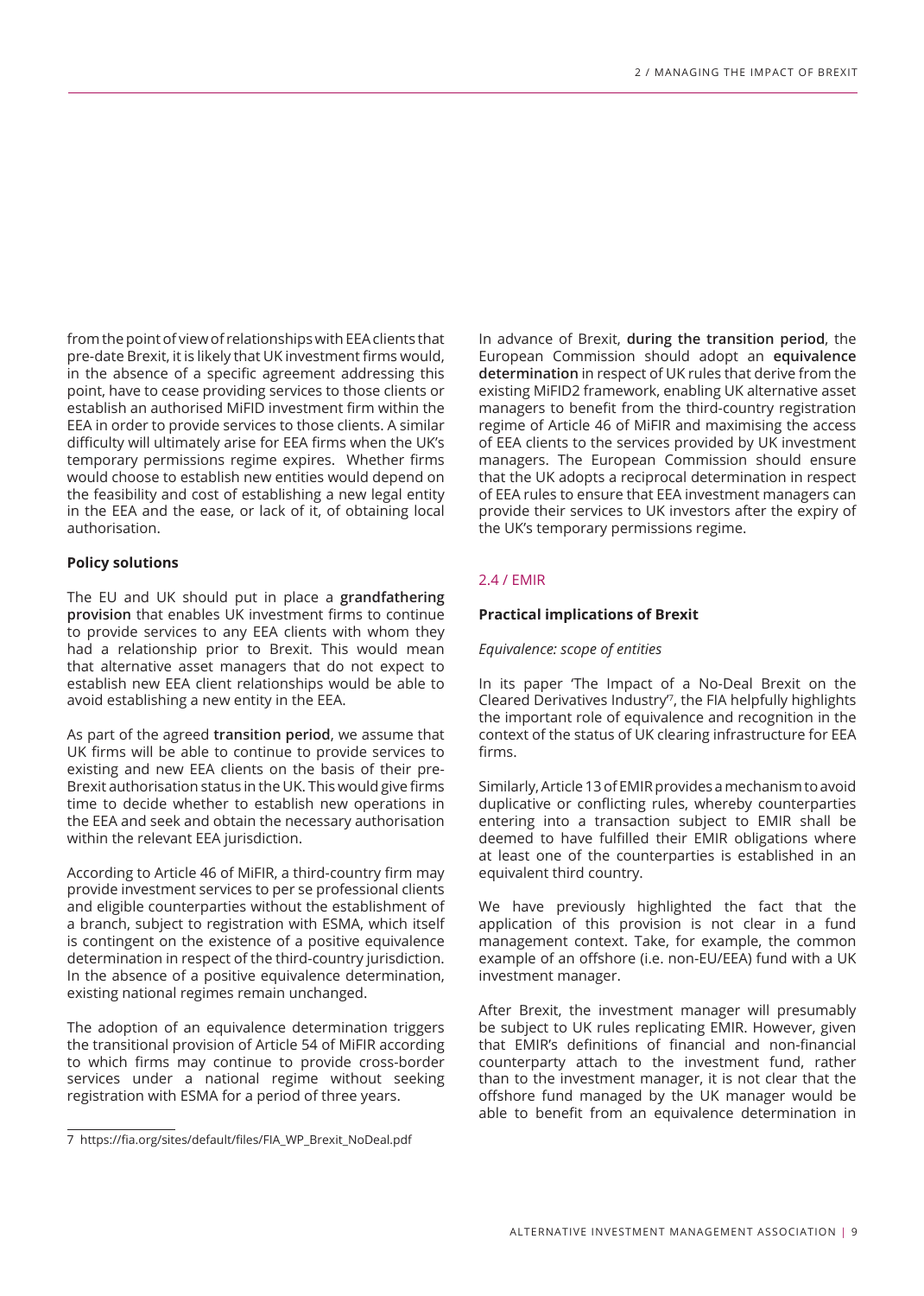respect of UK rules, given that it is not "established" there (following the wording of Article 13 of EMIR).

In the extreme, this could lead to a situation where UK rules have been deemed equivalent by the European Commission, but UK investment managers are nonetheless unable to enter into OTC derivatives transactions with EEA brokers on behalf of the funds they manage without those funds being subjected to competing EEA and UK rules. This reflects the fact that the funds themselves might not be established in the UK.

#### *Equivalence: Future alignment of product scope*

Assuming the UK incorporates into UK law the delegated regulations that define which contracts are subject to the EMIR clearing obligation of Article 4 and MiFIR derivatives trading obligation of Article 28, the UK and EU will have a consistent approach to which products must be cleared and, where applicable, traded on a trading venue after the UK's withdrawal from the EU. However, divergence could arise over time in respect of the contracts that are subject to the mandatory clearing and trading obligations, potentially leading to dislocation of liquidity in certain products.

#### **Policy solutions**

The European Commission should adopt an **equivalence determination** in respect of UK rules that parallel EMIR, whilst also ensuring that the benefits of such an equivalence determination extend to entities "established in or subject to the rules of" the UK. This should occur during the **transition period**. The European Commission should ensure that the UK adopts a reciprocal determination in respect of EEA rules.

The EU and UK should develop a process to ensure that future decisions on equivalence or the scope of substantive requirements of EMIR and MiFIR (including the clearing and trading obligation) are adopted in a synchronised manner to avoid market dislocations.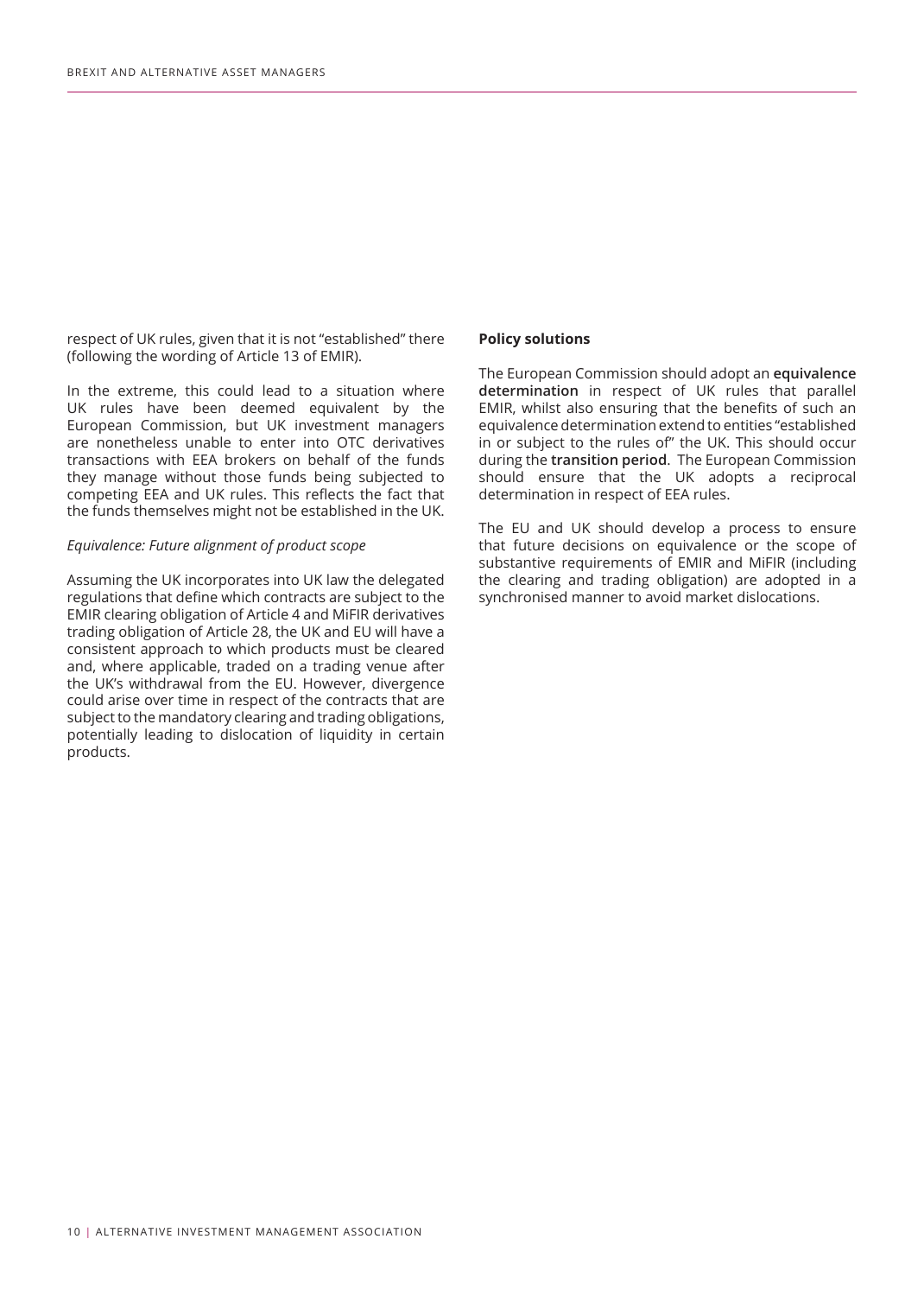#### **ANNEX / TECHNICAL QUESTIONS ARISING FROM THE UK'S DEPARTURE FROM THE SINGLE MARKET**

In the absence of an agreement for the UK to remain part of the single market, the UK is likely to become a third country for the purposes of the AIFMD either immediately upon Brexit or following an agreed period of transition. This will have a direct impact on UK AIFMs marketing in the EEA under current passporting and NPPR arrangements and on EEA investors already invested in these products. We have set out a non-exhaustive selection of technical questions that will arise in relation to UK AIFMs needing to transition from one status to another and it would be helpful to have clarification on these matters well in advance of Brexit to avoid confusion and additional costs or undesirable impacts for EEA investors.

Since the AIFMD does not contemplate the situation where a country transitions from being a member state to not being a member state, our preference would be that the European Securities and Markets Authority (ESMA) coordinate a uniform set of responses to these questions posed in the discussion below which will apply in all member states, rather than each member state responding separately. However, in the event that is not possible, we ask that ESMA coordinate a centralised public database of member state responses to these questions in English so that all stakeholders are able to easily access this information and implementation of changes is streamlined as far as possible.

#### **Status of Current Article 32 Passporting Notifications from UK AIFMs for EEA AIFs**

A UK AIFM that today utilises the process under Article 32 of the AIFMD, as transposed into the relevant national law, to market EEA AIFs it manages in one or more EEA host member states via the AIFMD passport, will no longer be eligible to do so upon Brexit. Assuming the UK AIFM becomes a non-EEA AIFM, and assuming the third country passport does not become a live option before Brexit, the only avenue that might be available to the UK AIFM for continuing to market those EEA AIFs in an EEA host member state is via the method set out in Article 42 of the AIFMD assuming the EEA host member state has transposed Article 42 to allow for a national private placement regime ('NPPR') process meeting at least the minimum requirements of Article 42 of the AIFMD. Not all member states that have transposed Article 32 have transposed Article 42.

As a result, if a UK AIFM is currently marketing an EEA AIF in one or more EEA host member states pursuant to the marketing passport regime set out in Article 32 of the AIFMD, there will be a number of questions for the relevant EEA host member states regarding the situation for the UK AIFM, the EEA AIF and the EEA investors in the EEA AIF at the time of Brexit and thereafter. These questions are set out below.

#### **Deregistration from the relevant Article 32 regime for UK AIFMs**

- 1. Will a formal deregistration notification be required for EEA AIFs no longer eligible to be marketed under the Article 32 regime due to Brexit?
- 2. Assuming a formal deregistration notification is required:
	- 2.1. Is advance notice required?
	- 2.2. In what format should the deregistration notification be presented?
	- 2.3. What information should the deregistration notification contain?
	- 2.4. Should the deregistration notification be submitted via the UK FCA or directly to the host member state competent authority?
	- 2.5. When is the deadline for submission of the deregistration notification?
	- 2.6. What happens if a UK AIFM with a registration under the Article 32 regime does not file a deregistration notification?
- 3. Will a deregistration fee be payable?
	- 3.1. If a deregistration fee is payable, how much will it be?
	- 3.2. Where and by when must it be paid?
	- 3.3. What happens if the fee is not paid on time?
- 4. When will deregistration become effective?
- 5. If a UK AIFM has paid an annual fee for the year of the deregistration, will it receive a pro rata refund? If so, will the refund be automatic or must a refund be applied for? If the latter, how should such application be made?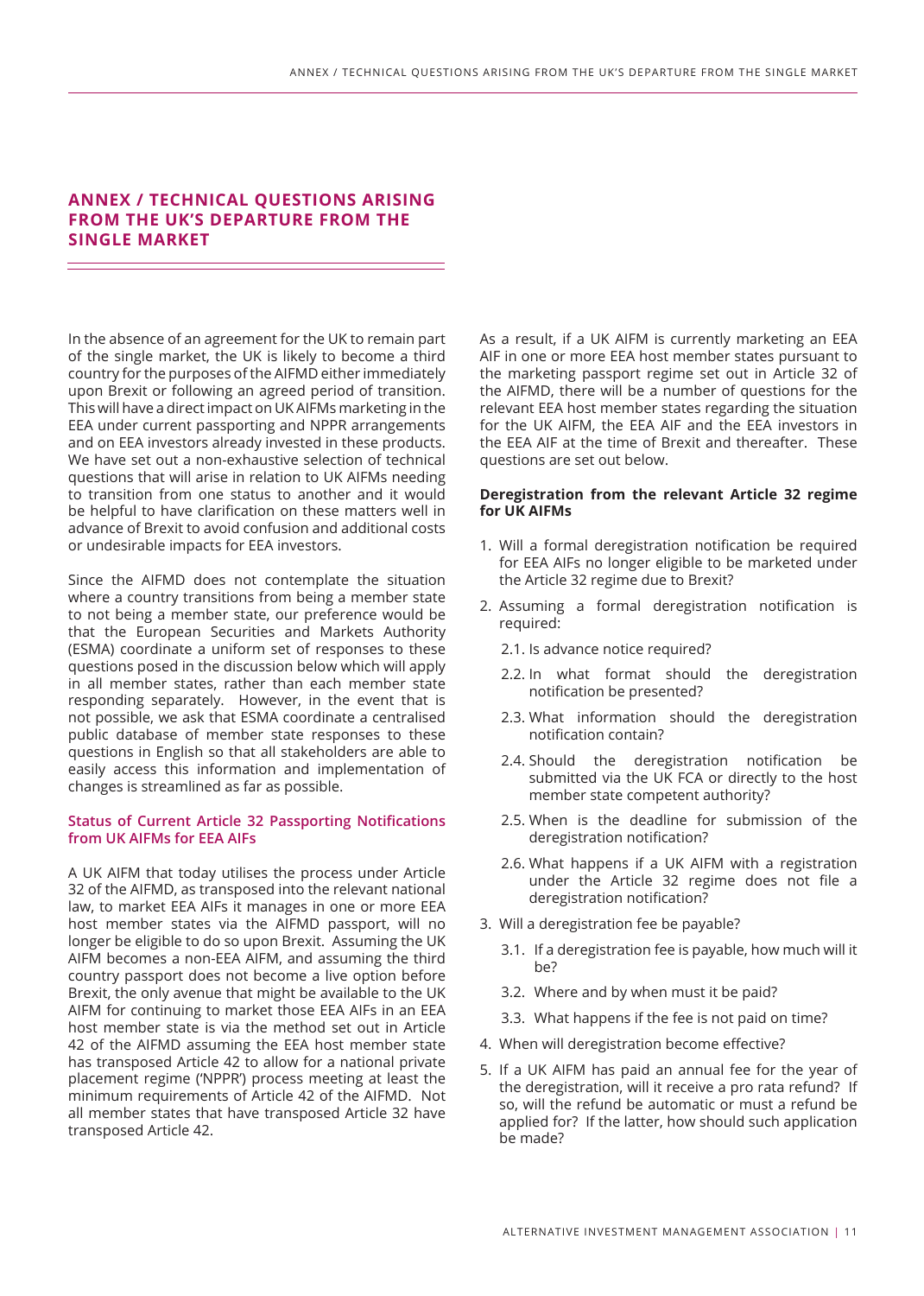- 6. Does a local agent need to be appointed for a specific period post-deregistration?
	- 6.1. How long would such an agent need to be appointed for?
	- 6.2. What functions would the agent need to perform or stand ready to perform?
	- 6.3. Does the agreement with such an agent need to be submitted to the host member state competent authority?
- 7. Will a final financial report and/or audited financial statements need to be filed with the host member state competent authority?
	- 7.1. If so, by when and covering what period?
	- 7.2. Where and how should these be submitted?
	- 7.3. Do the answers differ if:
		- 7.3.1. No investors from the host member state ever invested in the AIF;
		- 7.3.2. Investors from the host member state did invest in the AIF but all such investments were either (i) made pre-11 July 2013 or (ii) genuine reverse solicitations; or
		- 7.3.3. No investments by investors from the host member state were made following marketing in the host member state after 11 July 2013?
- 8. Will any financial regulatory and/or systemic risk reports need to be filed with the host member state competent authority?
	- 8.1. If so, by when and covering what period?
	- 8.2. Where and how should these be submitted?
	- 8.3. Do the answers differ if:
		- 8.3.1. No investors from the host member state ever invested in the AIF;
		- 8.3.2. Investors from the host member state did invest in the AIF but all such investments were either (i) made pre-11 July 2013 or (ii) genuine reverse solicitations; or
- 8.3.3. No investments by investors from the host member state were made following marketing in the host member state after 11 July 2013?
- 9. What records must be kept and for how long?
- 10. Do the answers to any of the questions above differ if:
	- 10.1. The UK AIFM concurrently registers under an available Article 42 NPPR process;
	- 10.2. The UK AIFM chooses not to register under an available Article 42 NPPR process; or
	- 10.3. There is no available Article 42 NPPR process due to a failure to have cooperation agreements in place?

#### **Concurrent registration under an available Article 42 NPPR process**

The questions in this section all assume that the host member state has adopted an NPPR process consistent with Article 42 of the AIFMD.

- 11. If the UK AIFM previously had a notification under the Article 32 regime in place, is a formal registration required as part of the Article 42 NPPR process?
- 12. Assuming a formal registration will be required as part of the host member state's Article 42 NPPR process:
	- 12.1. Will there be any items from the host member registration process that UK firms will not need to fulfil if they were previously passporting under the Article 32 regime in that host member state?
	- 12.2. What is the deadline for NPPR registration for UK firms transitioning from the host member state's Article 32 regime?
	- 12.3. Will it be possible for a registration application to be submitted in advance of the effective date of the deregistration from the Article 32 regime becoming effective if the only deficiency in the application is that the cooperation agreements between the FCA and the host member state competent authority and the competent authority of the member state of the EEA AIF, respectively, are not yet in place?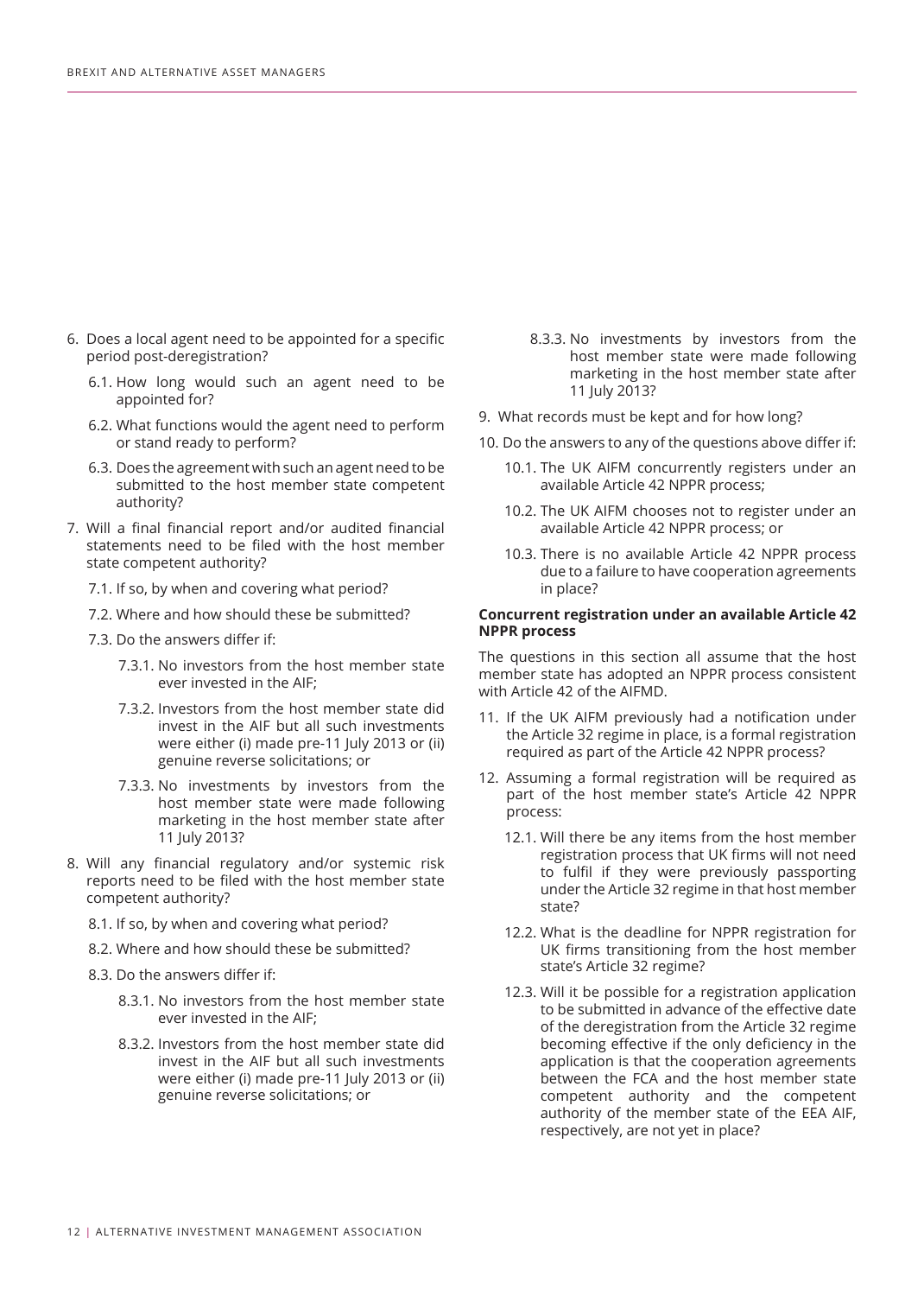- 12.4. Will the usual time periods for consideration of applications under the host member state's NPPR process apply with respect to UK AIFMs and EEA AIFs previously notified under the host member state's Article 32 regime?
- 12.5. Will NPPR registrations be allowed to be approved subject to the cooperation agreements between the FCA and the host member state competent authority and the competent authority of the member state of the EEA AIF, respectively, coming into effect?
- 12.6. Will an NPPR registration fee be payable? If so, will transitioning firms have the benefit of any annual fees paid previously under the host member state's Article 32 regime which are not being refunded to them following deregistration from the host member state's Article 32 regime?
- 13. In respect of financial, regulatory and systemic risk reporting which would have been submitted via the FCA under the Article 32 regime, where reports cover a period that straddles the Article 32 regime and the host member state's NPPR process, where and how should such reports be submitted?
- 14. Please confirm that a UK AIFM transitioning from Article 32 passporting to Article 42 registration for an EEA AIF will be permitted to terminate its depositary service, subject to any contractual restrictions from doing so.

#### **No registration under an Article 42 NPPR process**

The questions in this section all assume that the host member state has **not** adopted an NPPR process consistent with Article 42 of the AIFMD.

- 15. If an NPPR registration is not possible for UK AIFMs as an alternative to the Article 32 regime (due to lack of cooperation agreements or otherwise) for a limited period of time or at all, what is the position of investors from the host member state in the EEA AIF who invested as a result of marketing by the UK AIFM during the period when the UK AIFM was relying on the Article 32 passporting regime?
	- 15.1. Can such investors from the host member state remain in the EEA AIF?
- 15.2. If they can remain in the EEA AIF, can they make "top up" investments without that being considered marketing by the UK AIFM?
- 15.3. In such circumstances would financial, regulatory and systemic risk reporting obligations continue?
	- 15.3.1. Which reports would have to be filed?
	- 15.3.2. For how long?
	- 15.3.3. Where should such reports be submitted?
- 16. What records must be kept and for how long?
- 17. Would the answers to the above be different if the UK AIFM instead chose not to register under the host member state's Article 42 NPPR process because it does not intend to market in that host member state following Brexit even though registration is technically possible? If so, in what ways?

#### **Status of Current Article 36 National Private Placement Regime Notifications from UK AIFMs regarding Non-EEA AIFs and Certain EEA Feeder AIFs**

A UK AIFM that today utilises the process under Article 36 of the AIFMD, as transposed into the relevant national law in the form of a national private placement regime ('Article 36 NPPR regime'), to market (i) non-EEA AIFs and (ii) EEA feeder AIFs with non-EEA master funds that it manages in one or more host member states will no longer be eligible to do so upon Brexit. Assuming the UK AIFM becomes a non-EEA AIFM, and assuming the third country passport does not become a live option before Brexit, the only avenue that might be available to the UK AIFM for continuing to market those non-EEA AIFs/EEA feeder AIFs in a host member state is via the method set out in Article 42 of AIFMD described above assuming the EEA host member state has transposed Article 42 to allow for a national private placement regime meeting at least the minimum requirements of Article 42 of the AIFMD. Not all member states that have transposed Article 36 have transposed Article 42.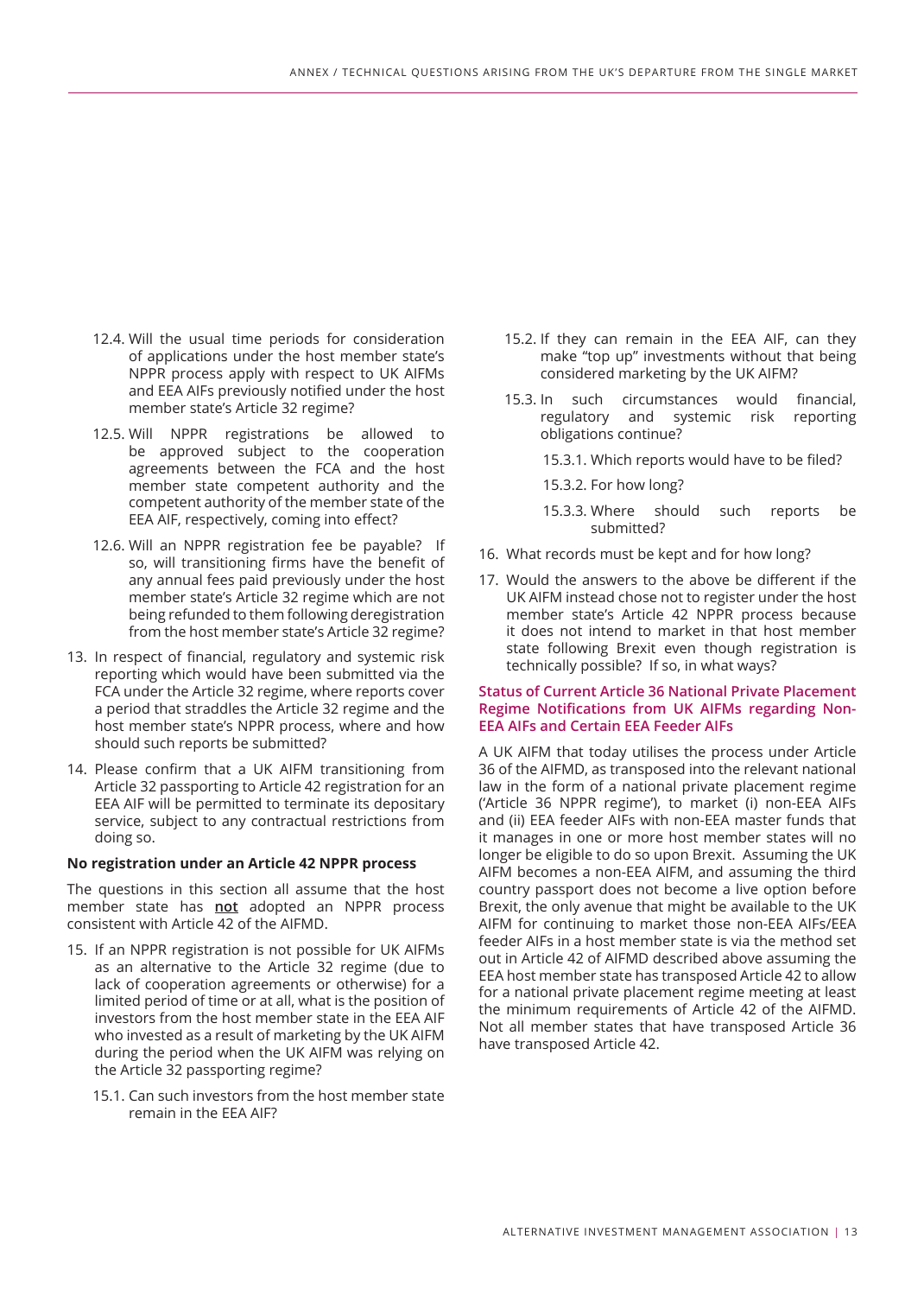As a result, if a UK AIFM is currently marketing a non-EEA AIF/EEA feeder AIF in one or more host member states pursuant to a host member state's Article 36 NPPR regime, there will be a number of questions for the relevant EEA host member states regarding the situation for the UK AIFM, the non-EEA AIF/EEA feeder AIF and the EEA investors in the non-EEA AIF/EEA feeder AIF at the time of Brexit and thereafter. These are set out below.

#### **Deregistration from the relevant Article 36 NPPR**

- 18. Will a formal deregistration notification be required for firms no longer eligible under the host member state's Article 36 NPPR regime due to Brexit?
- 19. Assuming a formal deregistration notification is required:
	- 19.1. Is advance notice required?
	- 19.2. In what format should the deregistration notification be presented?
	- 19.3. What information should the deregistration notification contain?
	- 19.4. Where should the deregistration notice be submitted?
	- 19.5. When is the deadline for submissions of the deregistration notifications?
	- 19.6. What happens if a UK AIFM with a registration under the host member state's Article 36 NPPR regime does not file a deregistration notification?
- 20. Will a deregistration fee be payable?
	- 20.1. If a deregistration fee is payable, how much will it be?
	- 20.2. Where and by when must it be paid?
	- 20.3. What happens if the fee is not paid on time?
- 21. When will deregistration become effective?
- 22. If a UK AIFM has paid an annual fee for the year of the deregistration, will it receive a pro rata refund? If so, will the refund be automatic or must it be applied for? If the latter, how should such application be made?
- 23. Does a local agent need to be appointed for a specific period post-deregistration?
	- 23.1. How long would such an agent need to be appointed for?
	- 23.2. What functions would the agent need to perform or stand ready to perform?
	- 23.3. Does the agreement with such an agent need to be submitted to the host member state competent authority?
- 24. Will a final financial report and/or audited financial statements need to be filed with the host member state competent authority?
	- 24.1. If so, by when and covering what period?
	- 24.2. Where and how should these be submitted?
	- 24.3. Do the answers differ if:
		- 24.3.1. No investors from the host member state ever invested in the AIF;
		- 24.3.2. Investors from the host member state did invest in the AIF but all such investments were either (i) made pre-11 July 2013 or (ii) genuine reverse solicitations; or
		- 24.3.3. No investments by investors from the host member state were made following marketing in the host member state after 11 July 2013?
- 25. Will any financial regulatory and/or systemic risk reports need to be filed with the host member state's competent authority?
	- 25.1. If so, by when and covering what period?
	- 25.2. Where and how should these be submitted?
	- 25.3. Do the answers differ if:
		- 25.3.1. No investors from the host member state ever invested in the AIF;
		- 25.3.2. Investors from the host member state did invest in the AIF but all such investments were either (i) made pre-11 July 2013 or (ii) genuine reverse solicitations; or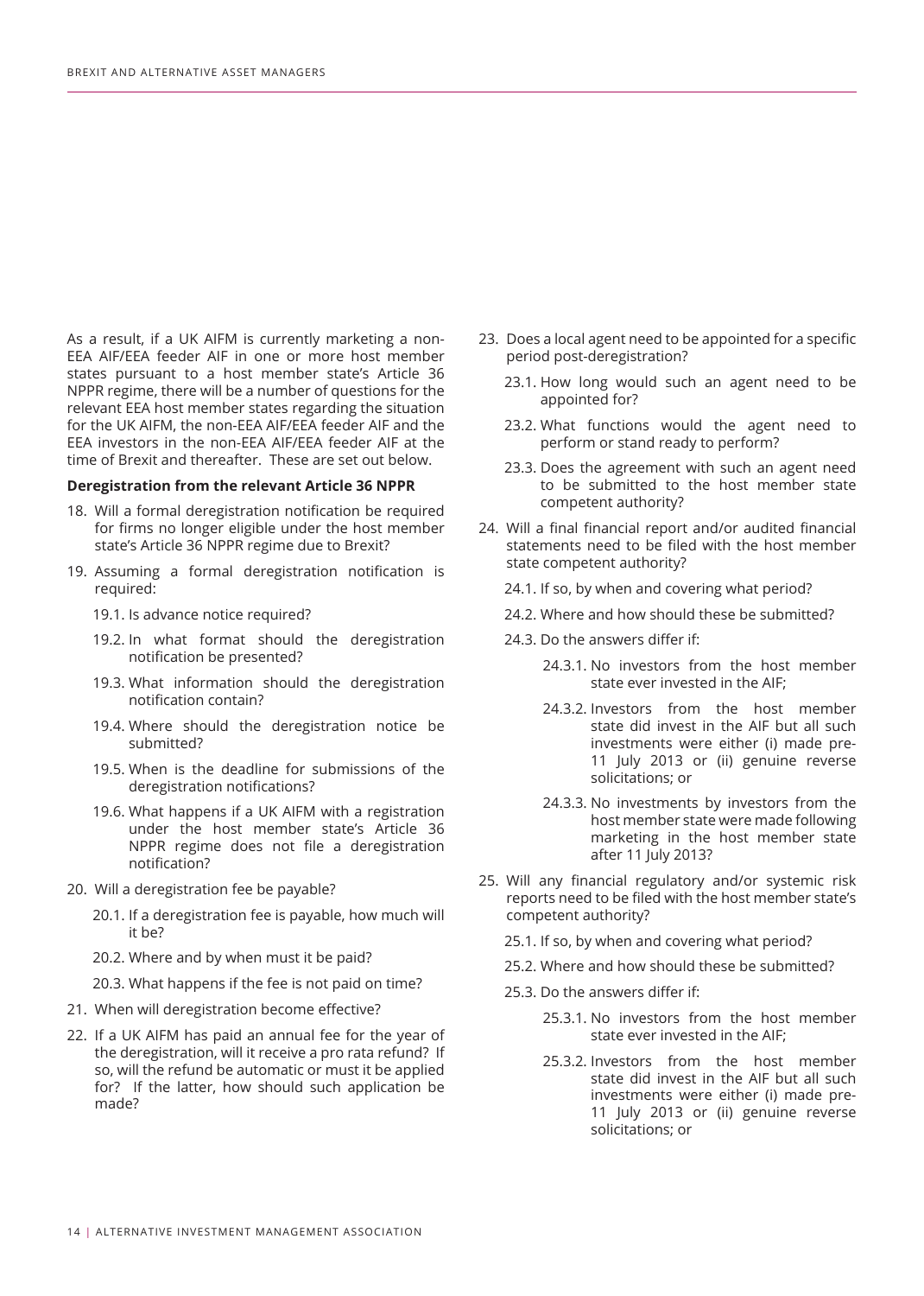- 25.3.3. No investments by investors from the host member state were made following marketing in the host member state after 11 July 2013?
- 26. What records must be kept and for how long?
- 27. Do the answers to any of the questions above differ if:
	- 27.1. The UK AIFM concurrently registers under an available Article 42 process;
	- 27.2. The UK AIFM chooses not to register under an available Article 42 process; or
	- 27.3. There is no available Article 42 process due to a failure to have cooperation agreements in place?

#### **Concurrent registration under an available Article 42 NPPR process**

The questions in this section all assume that the host member state has adopted an NPPR process consistent with Article 42 of the AIFMD.

- 28. If the UK AIFM previously had a notification under the host member state's Article 36 NPPR regime in place, is a formal Article 42 NPPR registration required?
- 29. Assuming a formal Article 42 NPPR registration is required:
	- 29.1. Will there be any items from the host member state's Article 42 NPPR registration process that UK firms will not need to do if they were previously registered under the host member state's Article 36 NPPR regime?
	- 29.2. What is the deadline for registration under the host member state's Article 42 NPPR process for firms transitioning from the host member state's Article 36 NPPR regime?
- 29.3. Will it be possible for a registration application to be submitted in advance of the effective date of the deregistration from the host member state' s Article 36 NPPR regime becoming effective if the only deficiency in the application is that the cooperation agreements between the FCA and the host member state competent authority and the competent authority of the member state of the EEA AIF, respectively, are not yet in place?
- 29.4. Will the usual time periods for consideration of applications apply with respect to UK AIFMs and non-EEA AIFs/EEA feeder AIFs previously registered under the host member state's Article 36 NPPR regime?
- 29.5. Will registrations under the host member state's Article 42 NPPR process be allowed to be approved subject to the cooperation agreements between the FCA and the host member state competent authority and the competent authority of the member state of the EEA AIF, respectively, coming into effect?
- 29.6. Will a registration fee under the host member state's Article 42 NPPR process be payable? If so, will transitioning firms have the benefit of any annual fees paid previously under the host member state's Article 36 NPPR regime which are not being refunded to them following such deregistrations?
- 30. In respect of financial, regulatory and systemic risk reporting that would have been submitted via the FCA under the host member state's Article 36 NPPR regime, where reports cover a period that straddles the host member state's Article 36 NPPR regime and the host member state's Article 42 NPPR process, where and how should such reports be submitted?
- 31. Please confirm that a UK AIFM transitioning from a host member state's Article 36 NPPR regime to the host member state's Article 42 NPPR regime for a non-EEA AIF/EEA feeder AIF will be permitted to terminate its depositary lite service, subject to any contractual restrictions from doing so.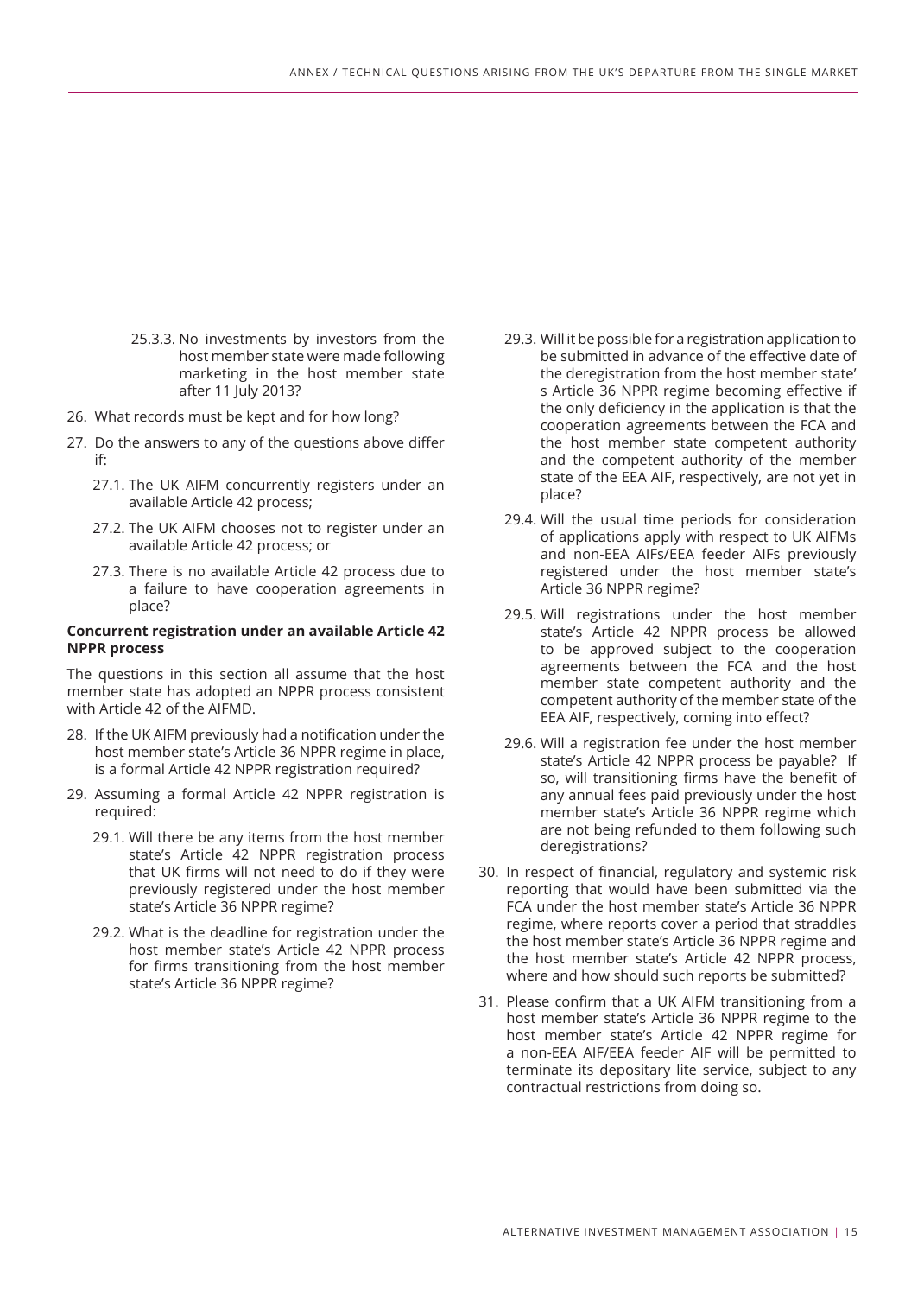#### **No registration under an Article 42 NPPR**

- 32. If registration under a host member state's Article 42 NPPR process is not possible (due to lack of cooperation agreements or otherwise) for a limited period of time or at all, what happens if there were investors from the host member state in the non-EEA AIF/EEA feeder AIF during the period when the UK AIFM was relying on the host member state's Article 36 NPPR regime?
	- 32.1. Can such investors from the host member state remain in the non-EEA AIF/EEA feeder AIF?
	- 32.2. If they can remain in the fund, can they make "top up" investments without that being considered marketing by the UK AIFM?
	- 32.3. In such circumstances would financial, regulatory and systemic risk reporting obligations continue?
		- 32.3.1. Which reports would have to be filed?
		- 32.3.2. For how long?
		- 32.3.3. Where should such reports be submitted?
- 33. What records must be kept and for how long?
- 34. Would the answers to the above be different if the UK AIFM instead chose not to register under the host member state's Article 42 NPPR process because it does not intend to market in that host member state following Brexit even though registration is technically possible? If so, in what ways?

#### **Status of Current Article 33 Registrations from UK AIFMs and their Branches**

A UK AIFM that today utilises the process under Article 33 of the AIFMD, as transposed into the relevant national law, to manage an EEA AIF established in a host member state either directly or by establishing a branch in the host member state (the "management passport") will no longer be eligible to do so upon Brexit. Assuming the UK AIFM becomes a non-EEA AIFM, and assuming the third country passport does not become a live option before Brexit, the only avenue that might be available to the UK AIFM (or its relevant host member state branch, where applicable) for continuing to manage EEA AIFs established in that host member state is via a national law regime specific to that host member state to allow non-EEA AIFMs to manage EEA AIFs established in that host member state until Articles 35 and 37-39 of the AIFMD come into effect. Not all EEA member states have adopted such a regime however.

As a result, if a UK AIFM (or its relevant host member state branch, where applicable) is currently relying on a management passport notification under Article 33 to allow it to manage an EEA AIF established in a host member state, there will be a number of additional questions for the relevant EEA host member states regarding the situation for the UK AIFM (or its relevant host member state branch, where applicable) and the applicable EEA AIF at the time of Brexit and thereafter. These are set out below.

#### **Deregistration from the relevant Article 33 regime**

35. Article 33(6) of the AIFMD provides: "In the event of a change to any of the information communicated in accordance with paragraph 2, and, where relevant, paragraph 3, an AIFM shall give written notice of that change to the competent authorities of its home member state at least 1 month before implementing planned changes, or immediately after an unplanned change has occurred." Since all UK AIFMs that have given the notification in accordance with paragraph 2 or paragraph 3 will be affected by Brexit in the same way, is the notice under paragraph 6 still expected and, if it is, what is the deadline for such a notification to be made?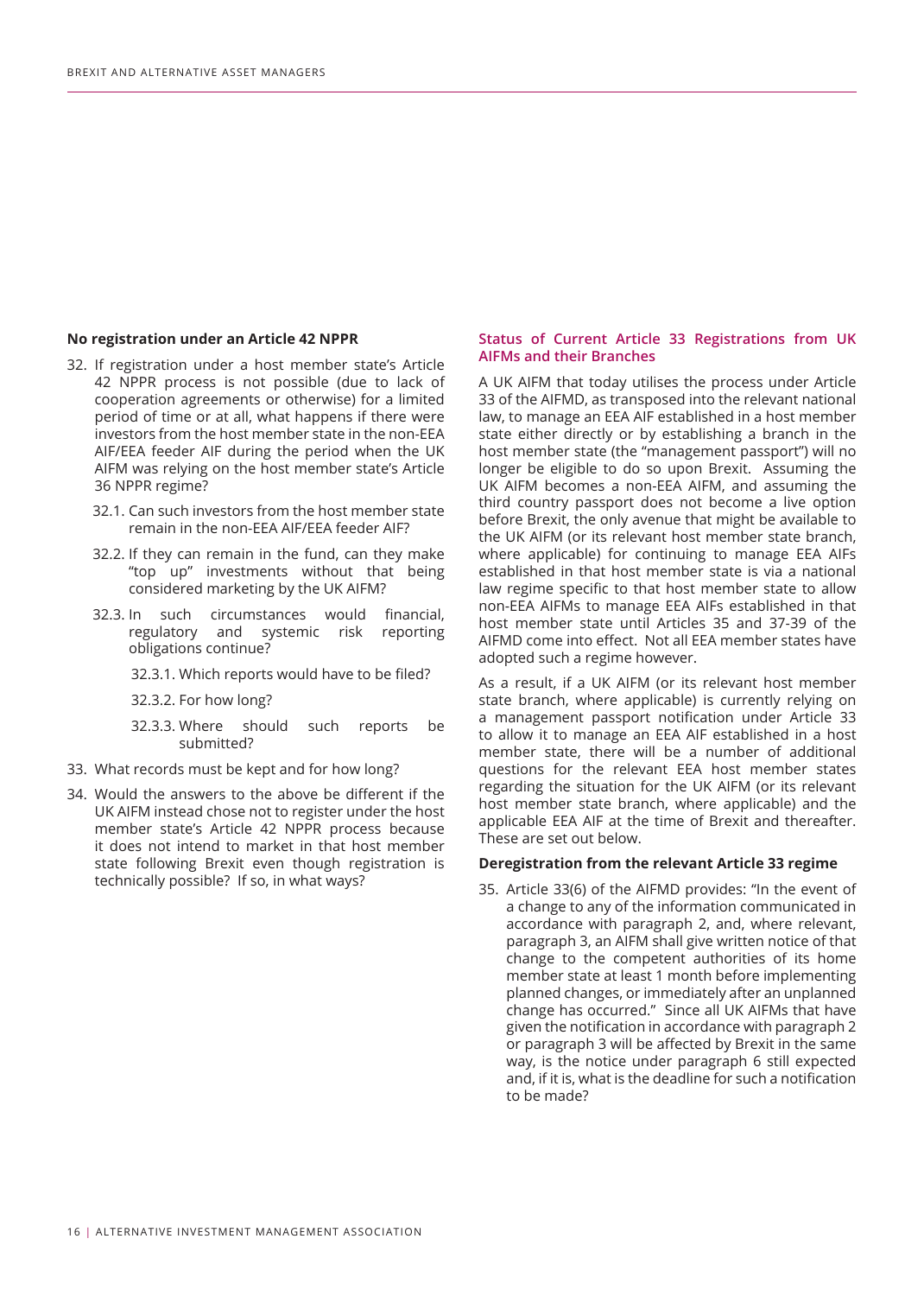- 36. Is a formal deregistration notification required for a UK AIFM (or its relevant host member state branch, where applicable) no longer eligible for the host member state's Article 33 management passport regime?
- 37. Assuming a formal deregistration notification is required:
	- 37.1. Is advance notice required?
	- 37.2. In what format should the deregistration notification be presented?
	- 37.3. What information does the deregistration notification need to contain?
	- 37.4. Where should the deregistration notice be submitted?
	- 37.5. When is deadline for submissions of deregistration notifications?
	- 37.6. What happens if a UK AIFM with an Article 33 registration does not file a deregistration notification?
- 38. Will a deregistration fee be payable?
	- 38.1. If a deregistration fee is payable, how much will it be?
	- 38.2. Where and by when must it be submitted?
	- 38.3. What happens if the fee is not paid timely?
- 39. When will deregistration become effective?
- 40. If a UK AIFM (or its relevant host member state branch, where applicable) has paid an annual fee for the year of the deregistration, will it receive a pro rata refund? If so, will the refund be automatic or must it be applied for? If the latter, how should such application be made?
- 41. What records must be kept and for how long?

#### **Registration of UK AIFM under the host member state's national regime, if any, for non-EU AIFMs managing EU AIFs established in that host member state**

- 42. Assuming non-EU AIFMs are permitted to manage AIFs established in the host member state:
	- 42.1. What conditions apply?
	- 42.2. What is the deadline for registration for UK AIFMs transitioning from the host member state's Article 33 regime to the regime for non-EU AIFMs?
	- 42.3. Will it be possible for a registration application to be submitted in advance of the effective date of the Article 33 deregistration (assuming one is needed) becoming effective?
	- 42.4. Will the usual time periods for consideration of applications apply with respect to UK AIFMs previously registered under the host member state's Article 33 regime?
	- 42.5. Will a registration fee be payable? If so, will transitioning firms have the benefit of any annual fees paid previously under the Article 33 regime which are not being refunded to them following Article 33 deregistrations?
- 43. Would the answers to any of the above questions be different if they were applied to a branch of a UK AIFM in the host member state?

#### **Effects on delegations from EEA AIFMs to UK firms**

- 44. Will any outbound delegation arrangements a host member state AIFM currently has in place with UK entities be allowed to survive Brexit if the applicable cooperation agreements are not in place at time of Brexit and:
	- 44.1. It will be just a matter of time before new cooperation agreements are in place; or
- 44.2. Cooperation agreements are not put in place?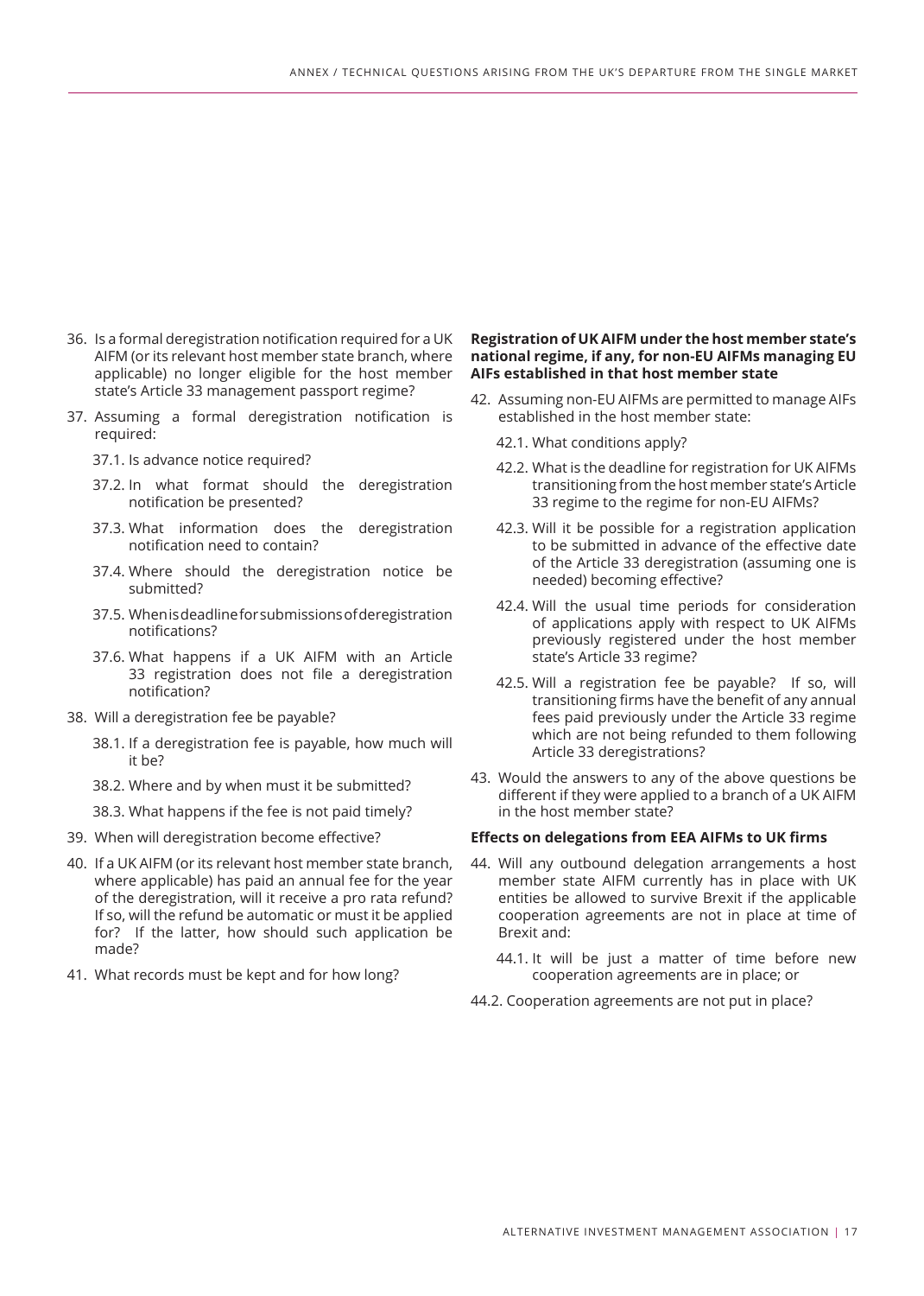#### **Effects for EEA AIFs where the UK AIFM or branch is not permitted to carry on managing the EU AIF post-Brexit**

45. Assuming UK AIFMs (and their host member state branches) will not be permitted to manage AIFs established in the host member state as a result of Brexit, in what ways will the process around changing AIFMs differ from similar types of changes made on a voluntary basis?

#### **Other Matters**

- 46. Will the status of UK firms and EEA firms as either Financial Counterparties or Non-Financial Counterparties and similar scope classifications which would arise under EMIR and SFTR continue to depend on the status of an AIFM and/or an AIF as either an EEA or non-EEA AIFM and/or AIF?
- 47. Will the Multilateral Memorandum of Understanding (ESMA/2104/608) between the UK FCA and the other EEA competent authorities (the 'MMOU') automatically fall away upon Brexit? Article 12 contains a termination provision but there is no express provision about the MMOU terminating when a member state leaves the EU.